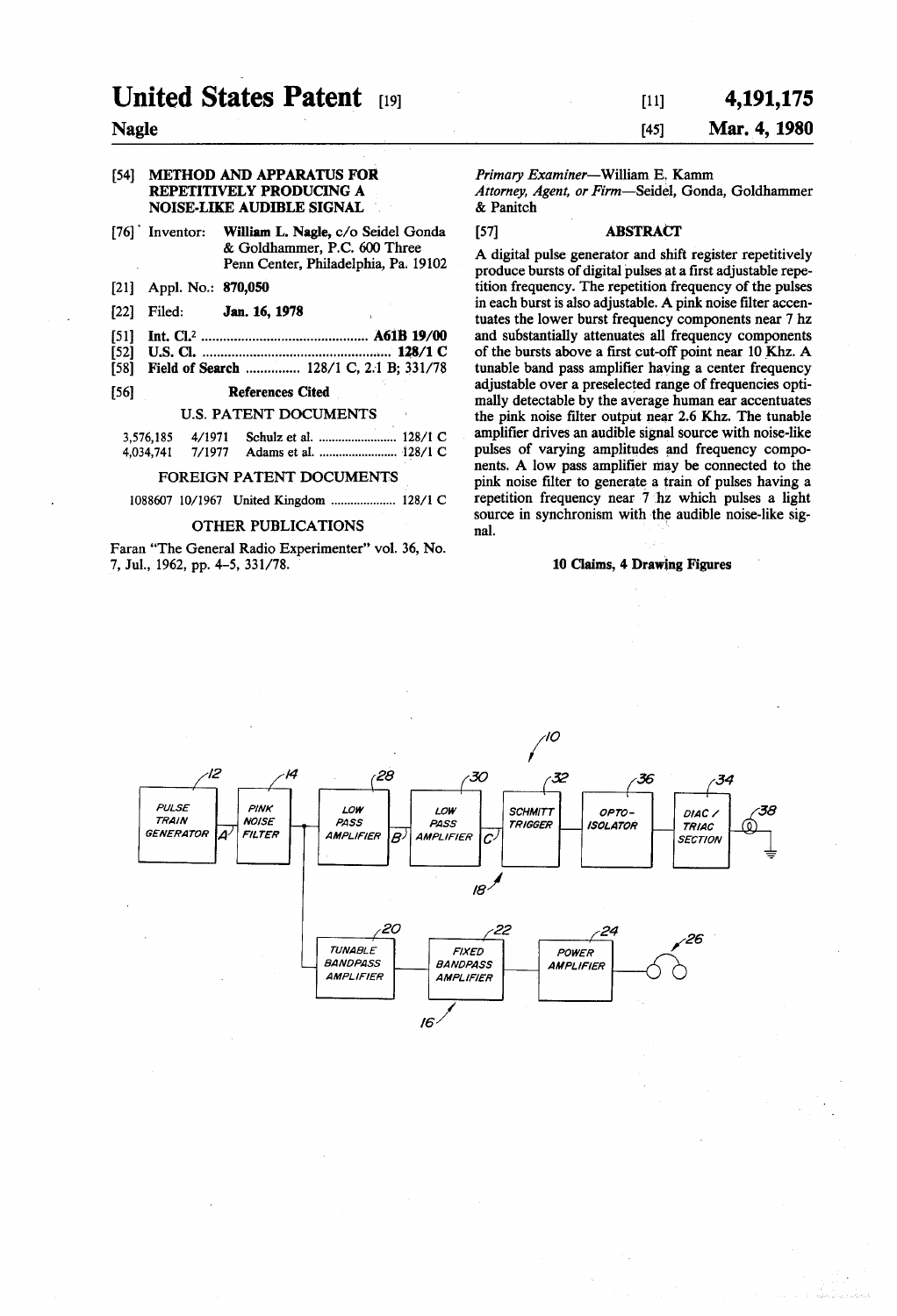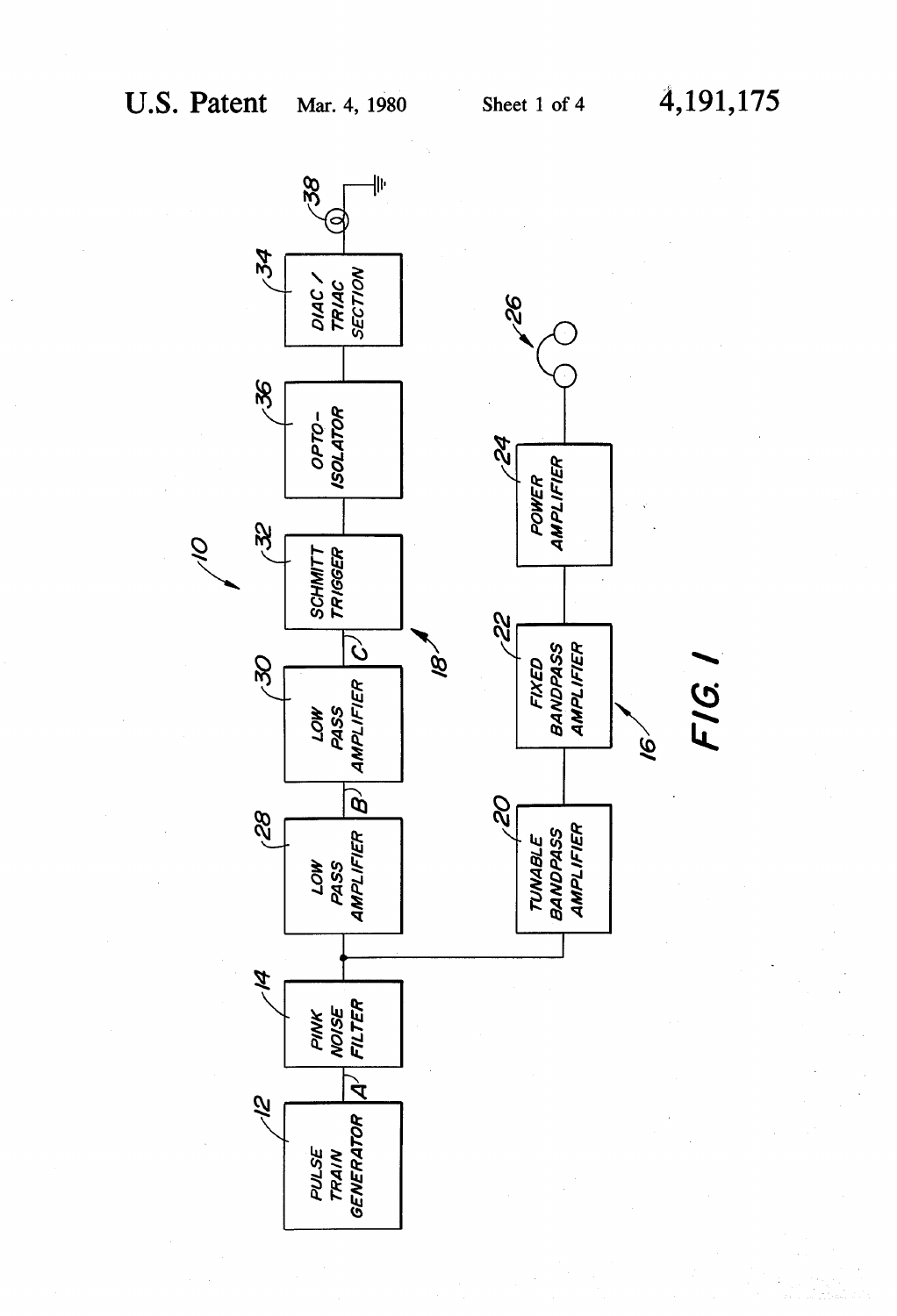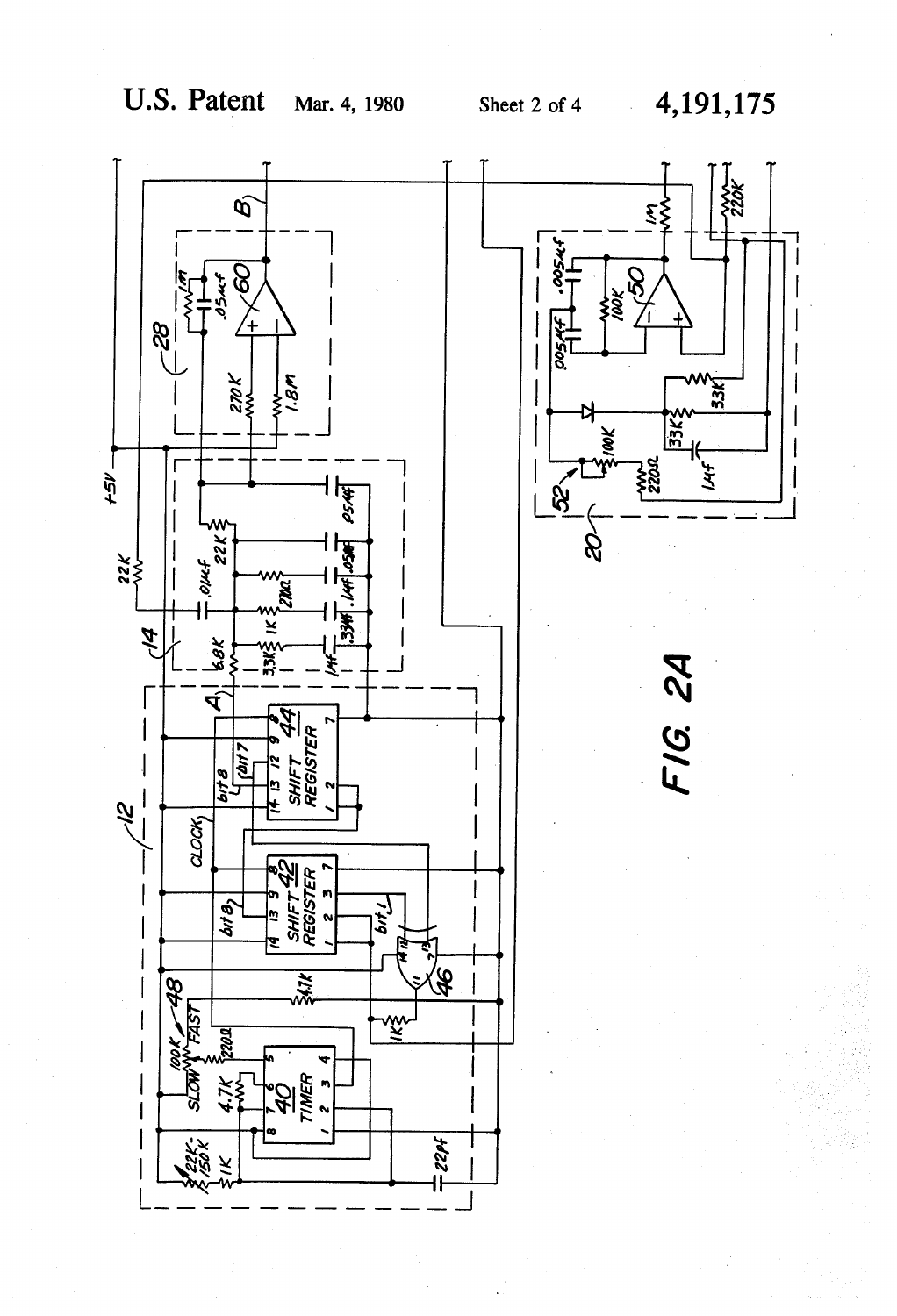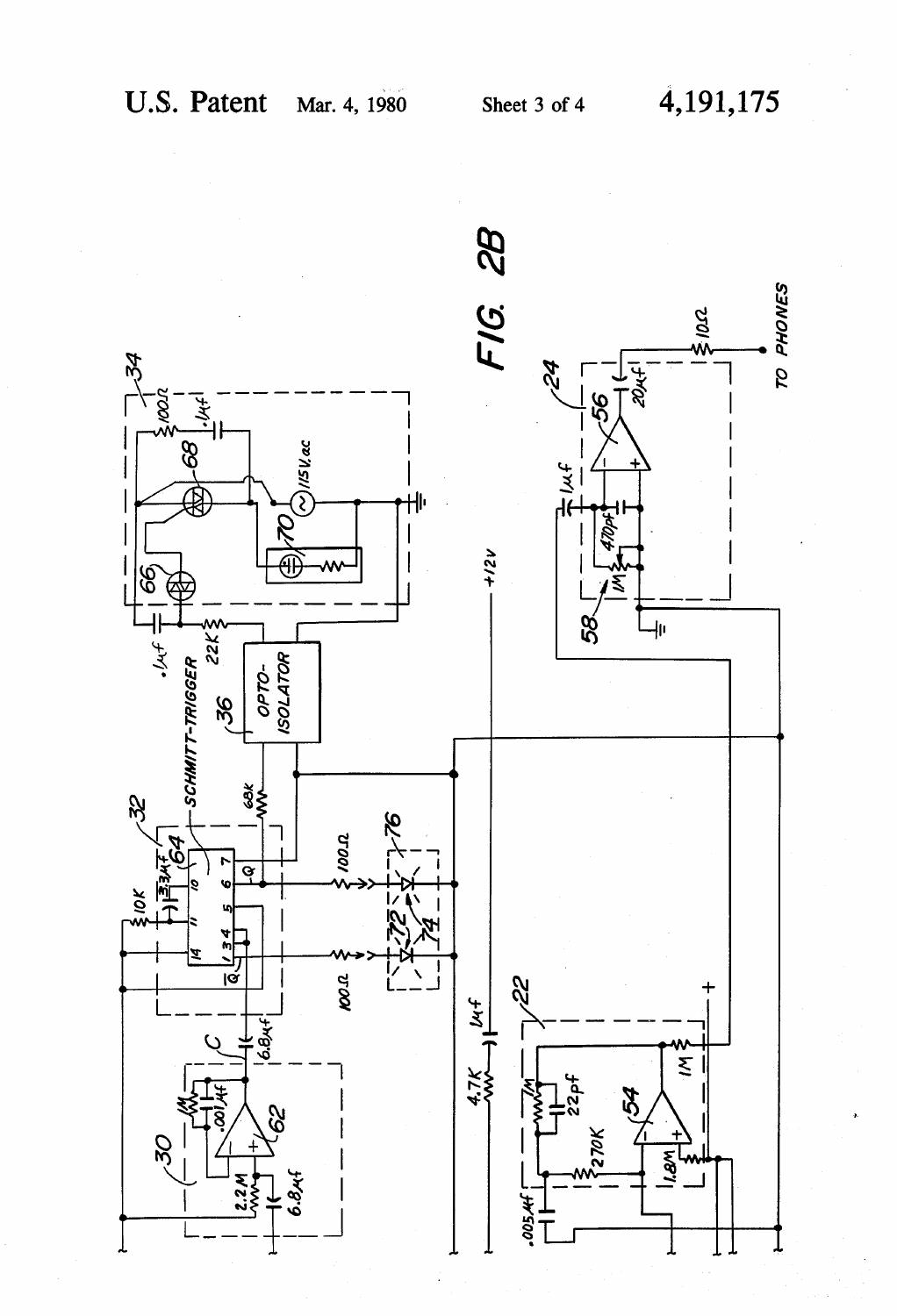



F1G. 3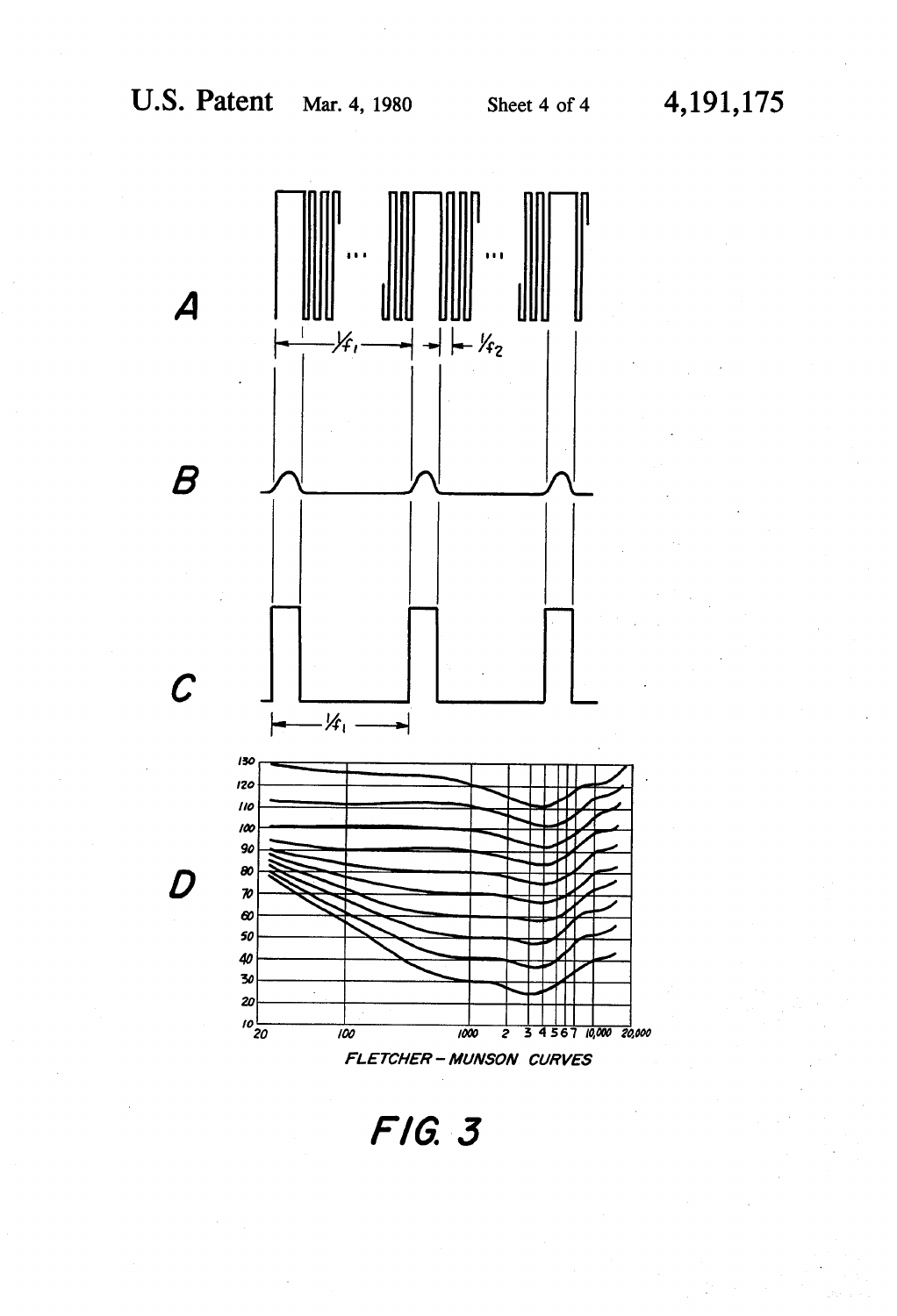5

# METHOD AND APPARATUS FOR REPETITIVELY PRODUCING A NOISE-LIKE AUDIBLE SIGNAL

# BACKGROUND OF THE INVENTION

The present invention is directed to a method and apparatus for producing a noise-like signal for inducing a hypnotic or anesthetic effect in a human being. The invention also has application in crowd control consciousness level training (biofeedback) and heart rate detection training (biofeedback). The invention may also be used in creating special musical effects.

The invention is particularly directed to the creation of a filtered repetitive noise-like signal alone or in com- $_{15}$ bination with a repetitive visible signal. The audible signal has a pronounced effect on the human central

nervous system.<br>Devices are known in the prior art for producing<br>audible signals alone or in combination with a visible 20 signal for inducing sleep. For example, see U.S. Pat. No. 3,576, 185 to Shulz et al. which discloses a device for generating an audible pulsating sinusoidal signal and a visible signal in synchronism. Other devices which em ploy white noise sources for inducing sleep are also 25 known. For example, see U.S. Pat. No. 3,835,833 to Limoge. Still other devices are known wherein sleep is induced by pulsing a light source at relatively low fre quencies. See U.S. Pat. No. 3,388,699 to Webb et al. It is also known that the nervous system can be stimulated  $30\,$  Khz and  $388\,$  Khz. by amplitude modulated audible carrier signals at the alpha and theta frequencies of the brain. See U.S. Pat. No. 3,753,433 to Bakerich et al. (electroencephalophone

feedback system).<br>None of these devices employ filtered repetitive noise-like audible signals to influence the human central nervous system. Such signals, however, are remarkably effective in changing states of consciousness or induc ing hypnotic, anesthetic or sleep-like states.

An advantage of the invention is that it provides a filtered repetitive noise-like audible signal extremely effective in influencing the human central nervous systen.

A further advantage of the invention is that it is versa tile in that the audible signal frequencies can be adjusted to match the sensitivity of the central nervous systems of different individuals. 45

A further advantage of the invention is that it is of simple design and construction and relatively easy to  $50$  tively low frequency (near 7 hz) repetitive light signal trouble shoot and repair. Other advantages appear hereinafter.

#### BRIEF SUMMARY OF THE INVENTION

Method and apparatus for repetitively producing a 55 noise-like audible signal. Bursts of digital pulses are repetitively generated at a first frequency. The repeti tion frequency of the digital pulses within each burst is much higher than the burst frequency. The lower fre quencies of the bursts near 7 hz are accentuated and the  $60$ frequencies which lie above a first cut-off point are substantially attenuated by a pink noise filter. The fre quencies of the bursts in an adjustable band pass prefera bly centered near 2.6 Khz are then accentuated by a tunable band pass amplifier. The output of the tunable 65 band pass amplifier is a repetitive noise-like signal which drives an audible signal source. The 7 hz frequency component of the pulse bursts at the pink noise

filter out-put may be further accentuated by a low pass amplifier which drives a light source.

For the purpose of illustrating the invention, there is shown in the drawings a form which is presently pre

ferred; it being understood, however, that this invention is not limited to the precise arrangements and instru mentalities shown.

#### BRIEF DESCRIPTION OF THE DRAWINGS

FIG. 1 is a block diagram of the apparatus of the present invention.

FIGS. 2A and 2B comprise an electrical schematic of the apparatus shown in FIG. 1.

FIG. 3 is a diagram of certain waveforms produced

# DETALED DESCRIPTION OF THE INVENTION

Referring to FIG. 1, wherein like numerals indicate ating a repetitive noise-like aubible signal alone or in combination with a visible signal for inducing a hypnotic, anesthetic or sleep-like state in an individual in accordance with the invention. A pulse train generator 12 repetitively generates bursts of digital pulses A. See FIGS. 1 and 3. Preferably, the repetition frequency of the bursts  $f1$  is variable between approximately 0.5 hz and 12 hz. The repetition frequency  $f2$  of the pulses within a burst is adjustable between approximately 15

35 stantially attentuating all higher frequencies. For pur The output of the pulse train generator 12 is passed through a pink noise filter 14 which is a relatively wide low pass filter. The pink noise filter 14 passes all fre quencies between approximately 0 hz and 10 Khz, subposes of description herein, the 10 Khz frequency is

The ouput of the pink noise filter 14 has a spectral content between approximately 0 hz and 10 Khz with the lower frequency components, preferably approximately 0 hz to 50 hz, being accentuated. This output signal is a repetitive noise-like signal having relatively narrow frequency band width compared to white noise. The output of the pink noise filter  $14$  is processed by an audible signal channel 16 and a visible signal channel 18. noise-like signal having a frequency spectrum accentuated near 7 hz and 2.6 Khz as described more fully below. The visible signal channel 18 produces a relawhich enhances the effect of the noise-like audible sig nal.

The audible signal channel 16 includes a tunable band<br>pass amplifier 20 with an adjustable center frequency which is set between approximately 1.0 Khz and 7 Khz corresponding to the range of frequencies optimally detectable by the average human ear in accordance with the well-known Fletcher-Munson equal loudness contours. See FIG. 3.

The output of the tunable band pass amplifier 20 is passed through a fixed band pass amplifier 22 which as a fixed center frequency of approximately 2.6 Khz. The output of the fixed band pass amplifier 22 is amplified by a power amplifier 24. The power amplifier drives a pair of headphones 26 or other audible transducer such as a loudspeaker. The output of the power amplifier 24 is a repetitive noise-like signal consisting of a train of varying amplitude pulses. The spectral content of the noise-

alar kalendar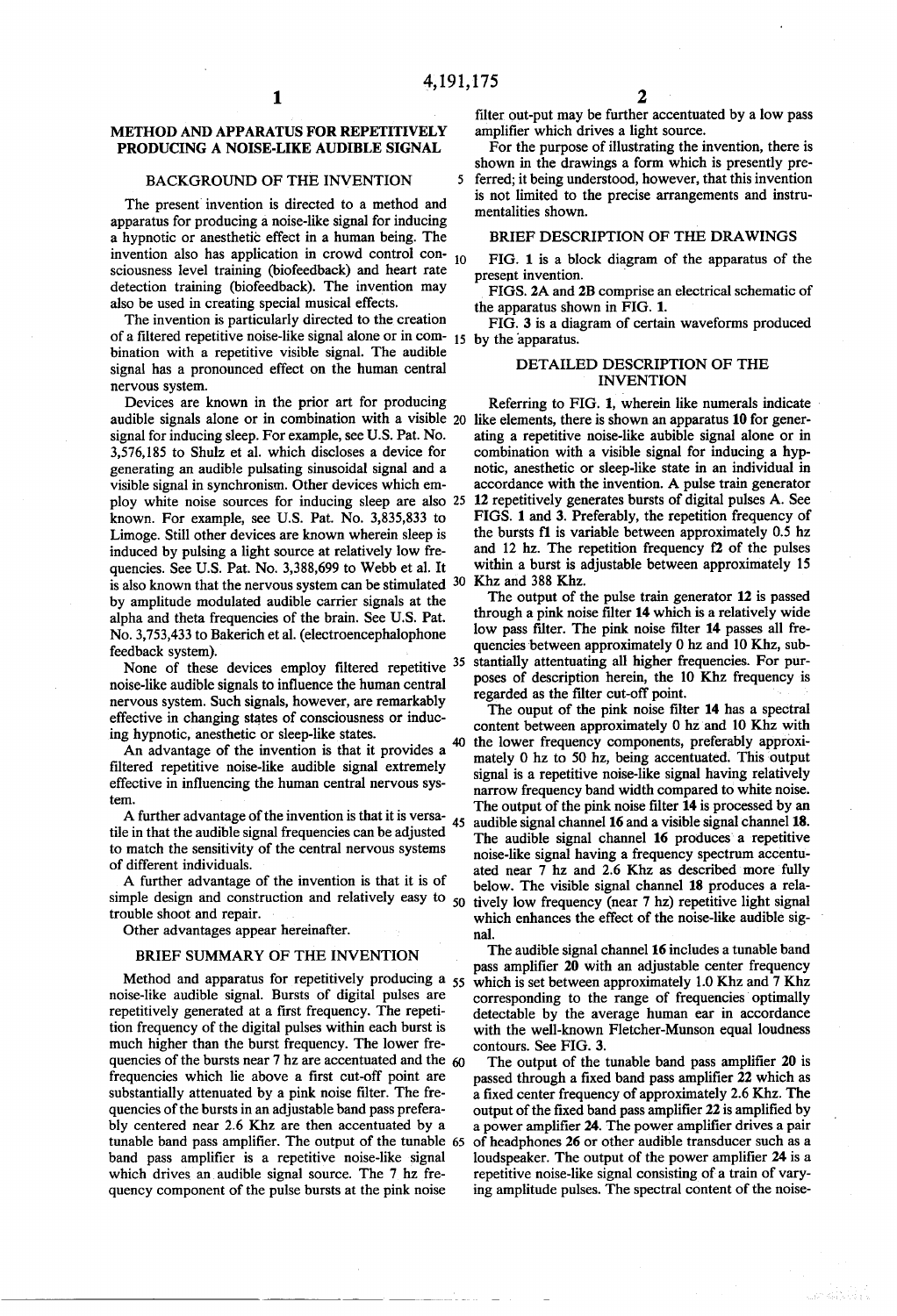like signal at the output of amplifier 24 is accentuated at the 7 hz burst frequency and the 2.6 Khz center frequency. The signal includes the remaining frequencies passed by the pink noise filter 14 but attenuated accord ing to the characteristics of the band pass amplifier. The 5 noise-like signal has a unique spectral content which simulates audible noise or hiss roughly matched to the sensitivity of the average human ear.

The visible signal channel 18 includes a pair of low pass amplifiers 28 and 30. The low pass amplifier 28 10 passes all frequencies between approximately 0 hz and 65 hz, substantially attenuating all higher frequencies. Frequencies between approximately 0 hz and 20 hz are accentuated by the low pass amplifier 28. The output B of the amplifier is a repetitive pulse signal having <sup>15</sup> rounded rising and falling edges. See FIG. 3. The out-<br>put of the low pass amplifier 28 is shaped by low pass amplifier 30 to sharpen the rise and fall times of the pulses generated by amplifier 28 while preserving the accentuated frequency components between approxi mately 0 hz-20 hz. See waveform C in FIG. 3.

The output of low pass amplifier 30 drives a Schmitt trigger circuit 32. The Schmitt trigger circuit 32 squares trigger circuit 32. The Schmitt trigger circuit 32 squares<br>the output of amplifier 30 and drives a conventional<br>disc/trice sestion 24 vis ante isolator 26. The disc/trice 25 diac/triac section 34 via opto-isolator 36. The diac/triac section operates a light source 38 at approximately the 7 hz burst frequency.

If desired, the visible signal channel 18 may be omit ted. It is preferred, however, that the individual be exposed to both the repetitive noise-like signal carried<br>on earphones 26 as well as the relatively low frequency visible signal generated by light source 38. 30

A preferred configuration of the electrical compo nents shown in FIG. 1 is illustrated in FIGS. 2A and 2B. 35 A precision timer 40 such as the SN 52555 timer is connected to operate in the astable mode. See FIG. 2A.<br>Conventional pin numbers for the timer are designated within block 40. Pin 3 is the clock or output terminal.

The output of timer 40 clocks the shift registers 42  $_{40}$ and 44. Shift registers 42 and 44 are SN 74164 8 bit parallel out serial shift registers connected in tandem to create a 16 bit register. Conventional pin numbers for the shift registers are designated within blocks 42 and 44. Pins 1 and 2 are the serial inputs. Pin 8 is the clock  $45$ input. Pin 13 is the 8th or last bit of each shift register. Pin 12 is the 7th or next to last bit of each shift register. Pin 3 is the first bit of the shift register. The first bit of shift register 42 and the 7th bit of

register  $44$  are sensed by an Exclusive OR gate  $46.50$ Exclusive OR gate 46 may be a SN 7486 gate. Conven tional pin numbers are designated within gate symbol 46.

The serial input to shift register 42 is regulated by the Exclusive OR gate 46. The gate 46 senses the first and 55 15th bits of the tandem shift register connection and toggles the serial input at the rate of the clock output from timer 40. When the first and 15th bits of the shift register are the same, the Exclusive OR gate 46 clamps the serial input of the shift register. As a result, the 8th 60 bit of shift register 44 (the last bit of the tandem connec tion) does not change. This marks the end of each burst of pulses on line A. The clock output of timer 40 how ever, continues to shift data bits through the tandem connection. Eventually, bit 1 of shift register 42 and bit 65 8 of shift register 44 become complements and another burst of pulses is generated on line A. The timer 40 and shift registers 42 and 44 are free-running. Accordingly,

the pulse bursts are continuously repeated at a regular rate (repetition frequency).

The repetition frequency of the pulses within each burst may be varied by means of a rate potentiometer 48. This has the effect of varying the repetition frequency of the clock output of timer 40 and, therefore, the frequency at which the bursts themselves are generated. The variation of the burst repetition frequency with the repetition frequency of the clock output of timer 40 is given in Table I below.

Table

| 15 | <b>Repetition Frequency</b><br>f2 of Clock Output of<br>Timer 40 in Khz | Repetition Frequency f1<br>of Pulse Bursts in hz |
|----|-------------------------------------------------------------------------|--------------------------------------------------|
|    | 15                                                                      | 0.5                                              |
|    | 163                                                                     | 5.0                                              |
|    | 182                                                                     | 5.5                                              |
|    | 195                                                                     | 6.0                                              |
|    | 215                                                                     | 6.5                                              |
| 20 | 230                                                                     | 7.0                                              |
|    | 250                                                                     | 7.5                                              |
|    | 266                                                                     | 8.0                                              |
|    | 293                                                                     | 9.0                                              |
|    | 333                                                                     | 10.0                                             |
|    | 364                                                                     | 11.0                                             |
| 25 | 388                                                                     | 12.0                                             |

The output of generator 12 is fed to the pink noise filter 14. The gain characteristic of the pink noise filter 14 shown in FIG. 2A is given in Table II below.

| Table II        |                                 |  |
|-----------------|---------------------------------|--|
| Frequency in hz | Relative<br>Gain (1 volt input) |  |
| $0 - 50$        | 1.0                             |  |
| 100             | 0.8                             |  |
| 250             | 0.6                             |  |
| 500             | 0.4                             |  |
| 850             | 0.3                             |  |
| 2000            | 0.2                             |  |
| 6000            | 0.1                             |  |

The output of the pink noise filter 14 is ac coupled to the input of tunable band pass amplifier 20 in the audible signal channel. In addition, the output of the pink noise filter is fed to the input of low pass amplifier 28 in the

visible signal channel.<br>The tunable band pass amplifier 20 includes an operational amplifier 50 of the LM 3900 type or equivalent (such as the SN 72L044) connected as an active band pass filter. The tunable band pass amplifier has an ad justable center or peak frequency which may be shifted by means of a tune potentiometer 52. The gain of the amplifier as a function of the center frequency set by tune potentiometer 52 is given in Table III below.

| anie |  |
|------|--|
|      |  |

| Center Frequency<br>in hz | Relative<br>Gain (1 volt input) |
|---------------------------|---------------------------------|
|                           |                                 |
| 600                       | 0.8                             |
| 1000                      | 1.5                             |
| 1500                      | 2,2                             |
| 2000                      | 2.2                             |
| 2600                      | 2.9                             |
| 3000                      | 3.0                             |
| 3500                      | 3.2                             |
| 4000                      | 3.2                             |
| 5000                      | 3.4                             |
| 6000                      | 3.5                             |
| 7000                      | 3.5                             |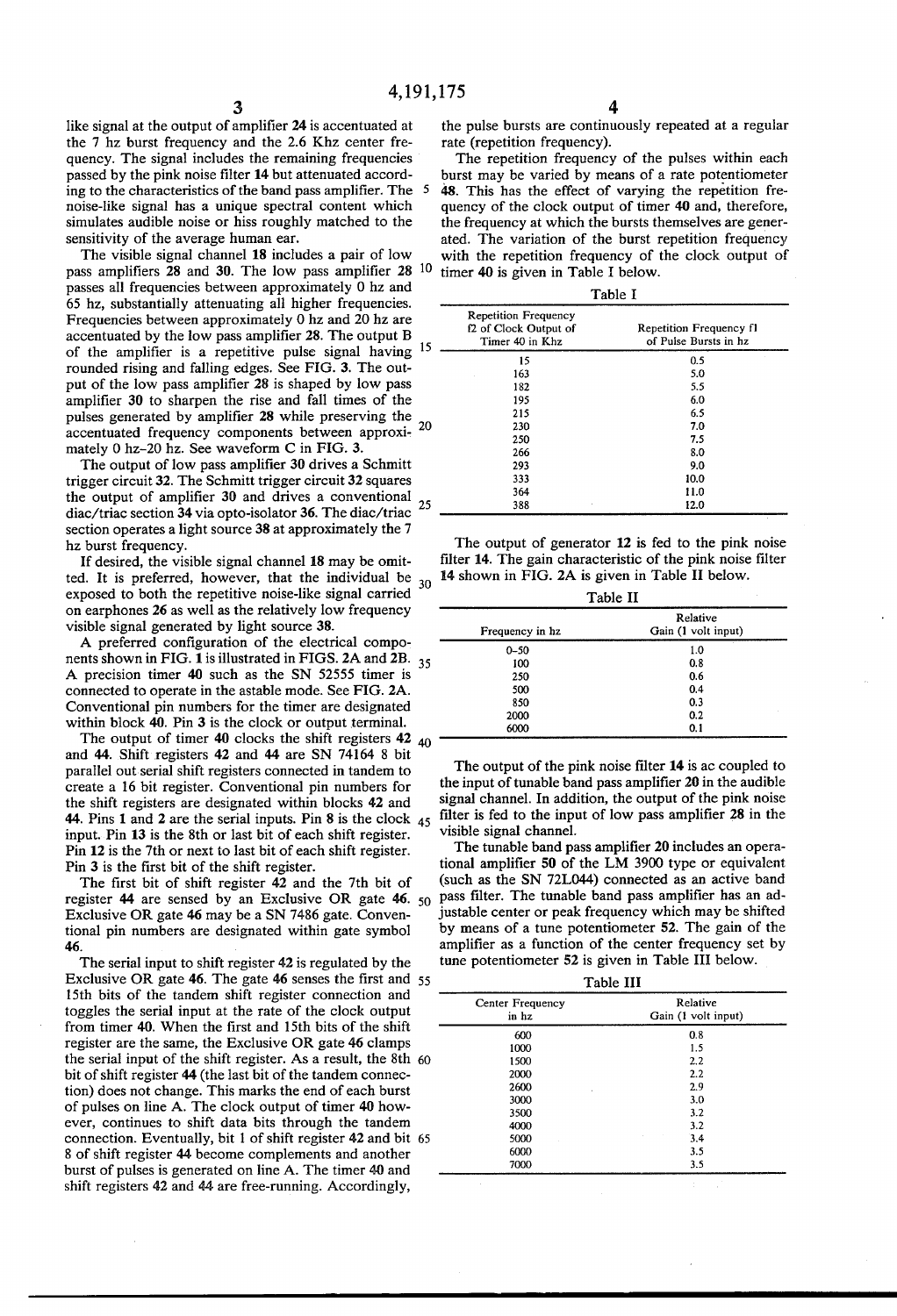5

35

The output of the tunable band pass amplifier 20 is fed<br>to the fixed band pass amplifier 22 comprising an operational amplifier 54 of the LM 3900 type connected as an active band pass filter. The spectral characteristic of the fixed band pass amplifier is given in Table IV below:

Table IV

|    | TAUIL IT                        |                 |
|----|---------------------------------|-----------------|
|    | Relative<br>Gain (1 volt input) | Frequency in hz |
|    | 0.8<br>×                        | 600             |
| 10 | 1.8                             | 1000            |
|    | 3.0                             | 1500            |
|    | 3.0                             | 2000            |
|    | 3.9                             | 2600            |
|    | 3.2                             | 3000            |
|    | 2.3                             | 3500            |
| 15 | 1.6                             | 4000            |
|    | 0.9                             | 5000            |
|    | 0.5                             | 6000            |
|    | 0.3                             | 7000            |

amplifier 22 is approximately 2.6 Khz. The 2.6 Khz frequency is of particular importance as it is within the the Fletcher-Munson equal loudness contours. See FIG. physiological effects. See UCLA Weekly, Volume 7, No. 8 (Nov. 29, 1976) (2.6 Khz frequency produced by a whistling bottle). Accordingly, this frequency is em phasized in the repetitive noise-like signal generated at the output of band pass amplifier 22. The center or peak frequency of the fixed band pass  $_{20}$ 3. A 2.6 Khz audible signal is known to induce strong  $25$ 

The output of band pass amplifier 22 is amplified by power amplifier 24. Power amplifier 24 includes an operational amplifier 56 of the LM 3900 type. The vol ume of the signal generated by amplifier 56 may be adjusted by means of a volume potentiometer 58.

The repetitive noise-like signal appearing at the out put of amplifier 56 includes all frequency components between approximately 0 hz and 10 Khz (the nominal cut-off point of pink noise filter 14) with particular cut-off point of pink noise filter  $14$ ) with particular emphasis on the 2.6 Khz frequency. The signal includes  $40$ the accentuated 7 hz burst frequency. The effectiveness of the signal in inducing physiological response is believed to be due to the noise-like nature of the signal which is simulated by the repetitive frequency components between approximately 0hz and 10 Khz and the 45 emphasized 2.6 Khz frequency. The signal simulates hiss having a spectral range corresponding to the Fletcher-Munson range (0 hz-10 Khz) with pronounced pulsating components near 2.6 Khz.

The output of the pink noise filter  $14$  may also be used  $50$ to generate a low frequency light signal via the visible signal channel 18 as already indicated. The output of the pink noise filter is fed to the low pass amplifier 28 com prising an operational amplifier 60 of the LM 3900 type filter 28 frequency characteristic is given in Table V below. connected as an active low pass filter. The low pass 55

| Frequency in hz                | Relative<br>Gain (1 volt input) | 60 |
|--------------------------------|---------------------------------|----|
| $0 - 10$                       | 1.0                             |    |
| 17                             | 0.8                             |    |
| $\overline{\phantom{a}}$<br>23 | 0.6                             |    |
| 35                             | 0.2<br>×.                       |    |
| 65                             | 0.1                             |    |

The low pass filter 28 accentuates the lower frequencies, 0 hz-20 hz. The 7 hz burst frequency is within the

range of frequencies accentuated by the filter. The out-<br>put of the filter is ac coupled to the second low pass amplifier 30 comprising an operational amplifier 62 of the LM 3900 type also connected as an active low pass filter.

Low pass amplifier 30 squares up the output of amplifier 28 to insure reliable operation of the Schmitt trigger circuit 32 includes a SN 74121 monostable multivibrator 64 with Schmitt trigger input. Conventional pin numbers of the monostable multivibrator are designated in block 64. Pins 3, 4 and 5 are the inputs. Pins 10 and 11 are connected to the exter

nal timing circuit comprising the 10K resistor and the 3.3 mfcapacitor. Pin 6 is the Q output of the Schmitt trigger circuit. This output triggers the opto-isolator 36 at the 7 hz burst rate. The output of the Schmitt trigger circuit controls the diac/triac section 34 via the opto-isolator 36. Opto-isolator 36 may be a CLM 8000 type isolator.

The diac/triac section 34 includes a diac 66 which controls the gate of a triac 68. The triac alternately energizes and deenergizes a light source 70 (such as a neon tube) approximately at the 7 hz burst frequency. The low frequency light pulsations enhance the hypnotic or anesthetic effect produced by the noise-like audible signal generated by power amplifier 24.

further enhanced by driving a pair of light emitting<br> $30$  diable  $\overline{32}$  and  $\overline{34}$  by the complementary outputs  $\Omega$  and The sensory effect produced by the noise-like audible signal and the low frequency light pulsations may be diodes  $72$  and  $74$  by the complementary outputs Q and Q of the Schmitt trigger circuit. The light emitting diode 72 and 74 may be secured in place in an eye shade 76 represented in phantom in FIG. 2B. The light emit ting diodes are alternately pulsed, each at the 7 hz burst frequency.

The invention has been described in terms of various<br>well-known electronic components such as precision timers, shift registers, Schmitt triggers and operational amplifiers. The invention is not limited to these particular devices but covers all equivalents thereof for attaining the same function and effect described herein.

As noted above, the generation of a repetitive noise like signal in the audible signal channel having accentu ated spectral components near 2.6 Khz entails a signifi broad band white noise generators or the like. By processing a repetitive burst of digital pulses through a pink noise filter and tunable and fixed band pass filters, the invention simulates a relatively narrow band noise (0 hz-10 Khz) with a strong component near 2.6 Khz.

It is preferred that the band pass amplifier 20 have a center frequency tunable over a range of frequencies corresponding to the most sensitive frequencies to the human ear as designated by the Fletcher-Munson curves. Preferably, the center frequency is tuned at cies including those between 1 Khz and 7 Khz may also<br>be satisfactory. Assuming that the tunable band pass amplifier 20 is tuned to the 2.6 Khz center frequency, it will have a band pass characterisic as indicated in Table VI below.

|    |                 | and are<br>Table VI             |
|----|-----------------|---------------------------------|
| 65 | Frequency in hz | Relative<br>Gain (1 volt input) |
|    | 600-900         | 0.4                             |
|    | 1800            | 0.6                             |
|    | 2200            | 0.8                             |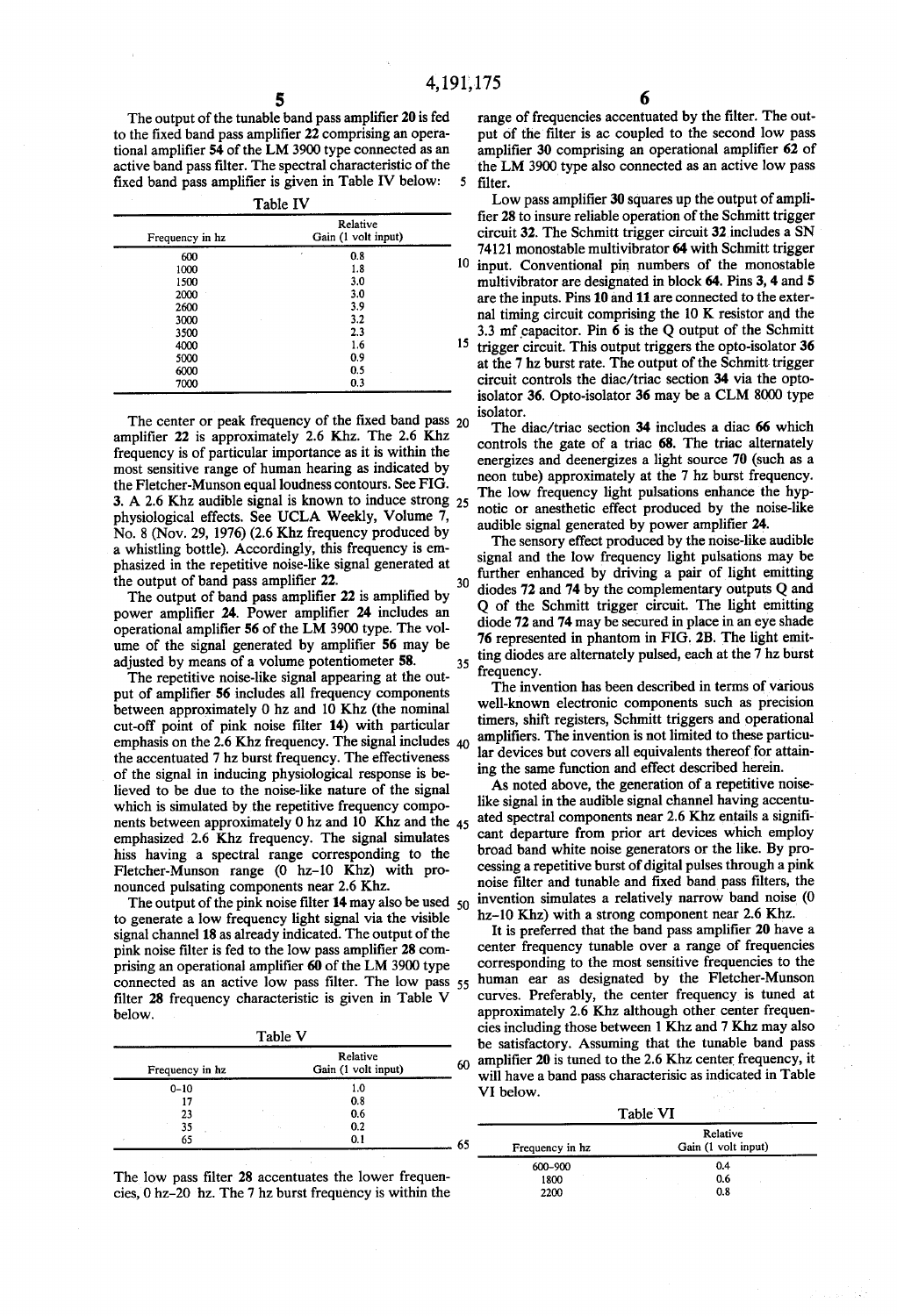10

| Table VI-continued |  |
|--------------------|--|
|                    |  |

| Frequency in hz | Relative<br>Gain (1 volt input) |   |
|-----------------|---------------------------------|---|
| 2600            | 1.0                             |   |
| 3000            | 0.8                             | 5 |
| 3200            | 0.6                             |   |
| 3600            | 0.4                             |   |
| 4500            | 0.2                             |   |
| 6000            | 0.1                             |   |

The band pass characteristic will vary somewhat as the center frequency is tuned to frequencies other than 2.6 Khz. The 2.6 Khz setting is, however, preferred for reasons already indicated.

The present invention may be embodied in other 15 specific forms without departing from the spirit or es sential attributes thereof and, accordingly, reference should be made to the appended claims, rather than to the foregoing specification as indicating the scope of the invention.  $20$ 

I claim:

1. Apparatus for repetitively producing a noise-like audible signal, comprising:

an audible signal source,

- repetition frequency bursts of digital pulses, said pulses within each burst having a second higher adjustable repetition frequency, means for repetitively generating at a first adjustable 25
- pink noise filter means connected to said pulse burst generating means for substantially attentuating all 30 frequencies of said repetitive bursts of digital pulses above a first cutoff frequency and for accentuating a preselected range of lower frequencies.<br>tunable band pass filter means connected to said pink
- tunable band pass filter means connected to said pink noise filter means for repetitively generating noise- 35 like pulses of varying amplitudes, said tunable band pass filter means having a center frequency which<br>is adjustable over a preselected range of frequencies which correspond to the frequencies optimally detectable by the average human ear, said noise like signal having a frequency component accentu ated at approximately said center frequency, and means connected to said tunable band pass filter

means for driving said audible signal source.

2. The apparatus according to claim 1 including a 45 light source and low pass filter means connected to said pink noise filter means for generating a train of pulses having a repetition frequency in the range of approximately 0.5 hz to 12 hz, and means connected to said low pass filter means for driving said light source at said 0.5 50 hz to 12 hz repetition frequency.

3. The apparatus according to claim 1 wherein said means for repetitively generating said bursts of digital pulses includes a digital pulse generator for generating a train of digital pulses at said second adjustable fre 55 quency, a shift register connected thereto, and a logical<br>gate connected to said shift register for repetitively resetting said shift register at said first adjustable frequency.

4. The apparatus according to claim 3 wherein said of approximately 2.6 Khz. pink noise filter means is a passive RC filter and said first cut-off frequency is approximately 10 Khz.

5. The apparatus according to claim 3 wherein said first adjustable frequency is approximately 7 hz, said said preselected range of lower frequencies is approximately 0-50 hz, and said center frequency is approximately 2.6 Khz. second adjustable frequency is approximately 230 Khz, 65

6. Apparatus for repetitively producing a noise-like audible signal, comprising:

a light source and an audible signal source,<br>means for repetitively generating at a first adjustable

- frequency bursts of digital pulses, said pulses within said burst having a second higher adjustable repetition frequency,
- pink noise filter means connected to said pulse burst generating means for substantially attenuating all frequencies of said repetitive bursts of digital pulses above a first cut-off frequency and for accentuating a preselected range of lower frequencies,<br>tunable band pass filter means connected to said pink
- noise filter means for repetitively generating noiselike pulses of varying amplitude, said tunable band pass filter means having a center frequency which<br>is adjustable over a preselected range of frequencies which correspond to the frequencies optimally detectable by the average human ear, said noiselike signal having a frequency component accentuated at approximately said center frequency,
- low pass filter means connected to said pink noise filter means for generating a train of pulses having a repetition frequency within said preselected range of lower frequencies, and
- means connected to said tunable band pass filter<br>means and said low pass filter means for driving said light source with said train of pulses having a repetition frequency preselected range of lower frequencies and for simultaneously driving said audible signal source with said noise-like train of pulses.

7. A method of repetitively producing a noise-like audible signal, comprising:

- repetitively generating at a repetition first frequency bursts of digital pulses, said pulses within each burst having a second higher repetition frequency.
- generating a first repetitive signal based on said repetitive bursts of digital pulses wherein all frequencies of said repetitive bursts above a first cut-off fre
- lected range of lower frequencies is accentuated, generating a second repetitive roise-like signal based<br>on said first repetitive signal wherein all frequencies within a preselected band pass within the range of frequencies optimally detectable by the average human ear are substantially accentuated, said second repetitive noise-like signal having a strong pulsating component at a preselected frequency within said band pass, and
- driving an audible signal source with said second repetitive noise-like signal.

8. The method according to claim 7 including generating a train of pulses based on said first repetitive signal having a frequency in the range of approximately 0.5 hz. to 12 hz, and driving a light source with said train of pulses having a 0.5 hz to 12 hz repetition frequency.

9. The method according to claim 7 wherein said strong pulsating frequency component has a frequency

10. A method of repetitively producing a noise-like audible signal, comprising:

- repetitively generating at a repetitive first frequency bursts of digital pulses, said pulses within each burst having a second higher repetition frequency,
- generating a first repetive signal based on said repetitive bursts of digital pulses wherein all frequencies of said repetitive bursts above a first cut-off fre